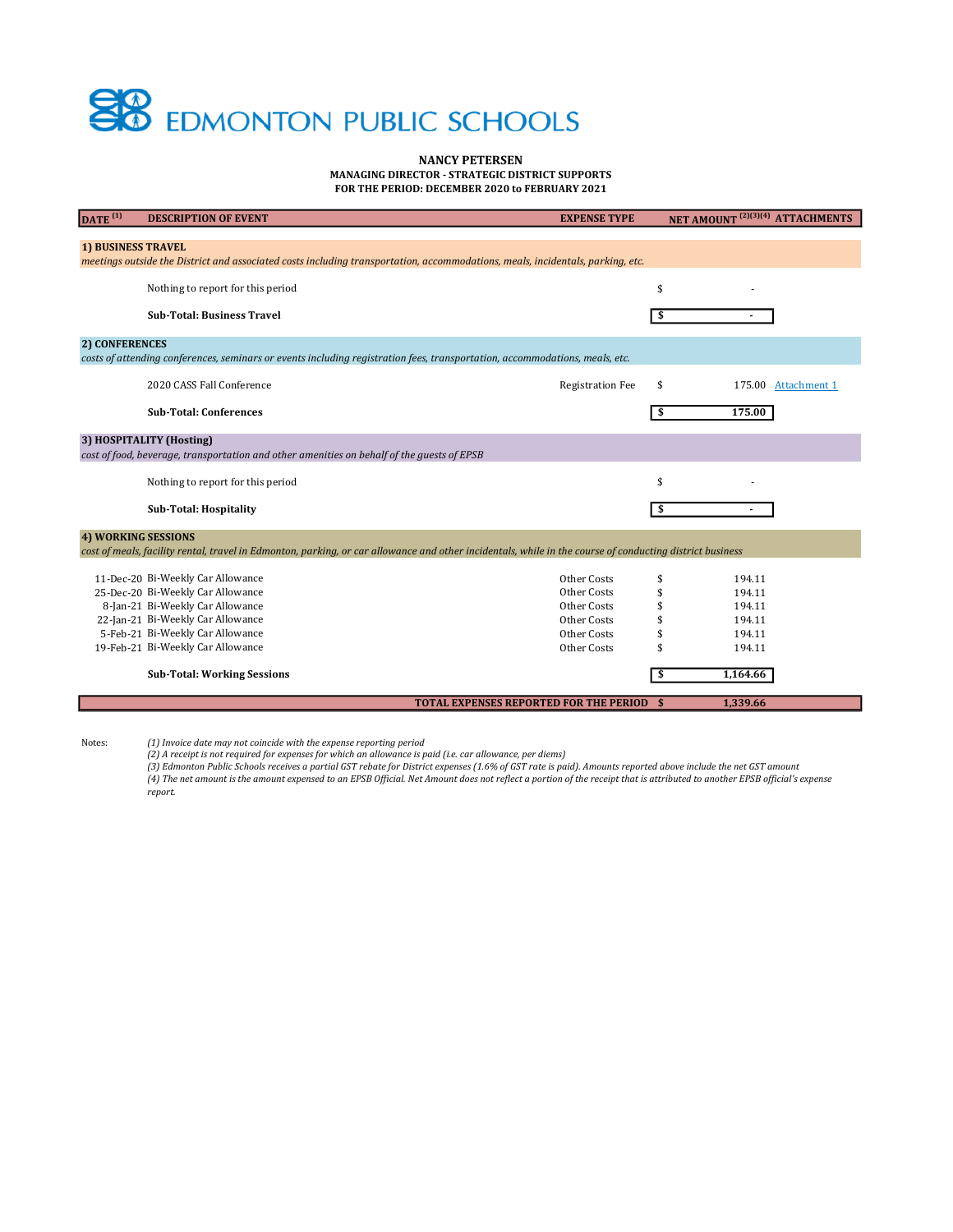

## Fwd: Order Confirmation from College of Alberta School Supt.

1 message